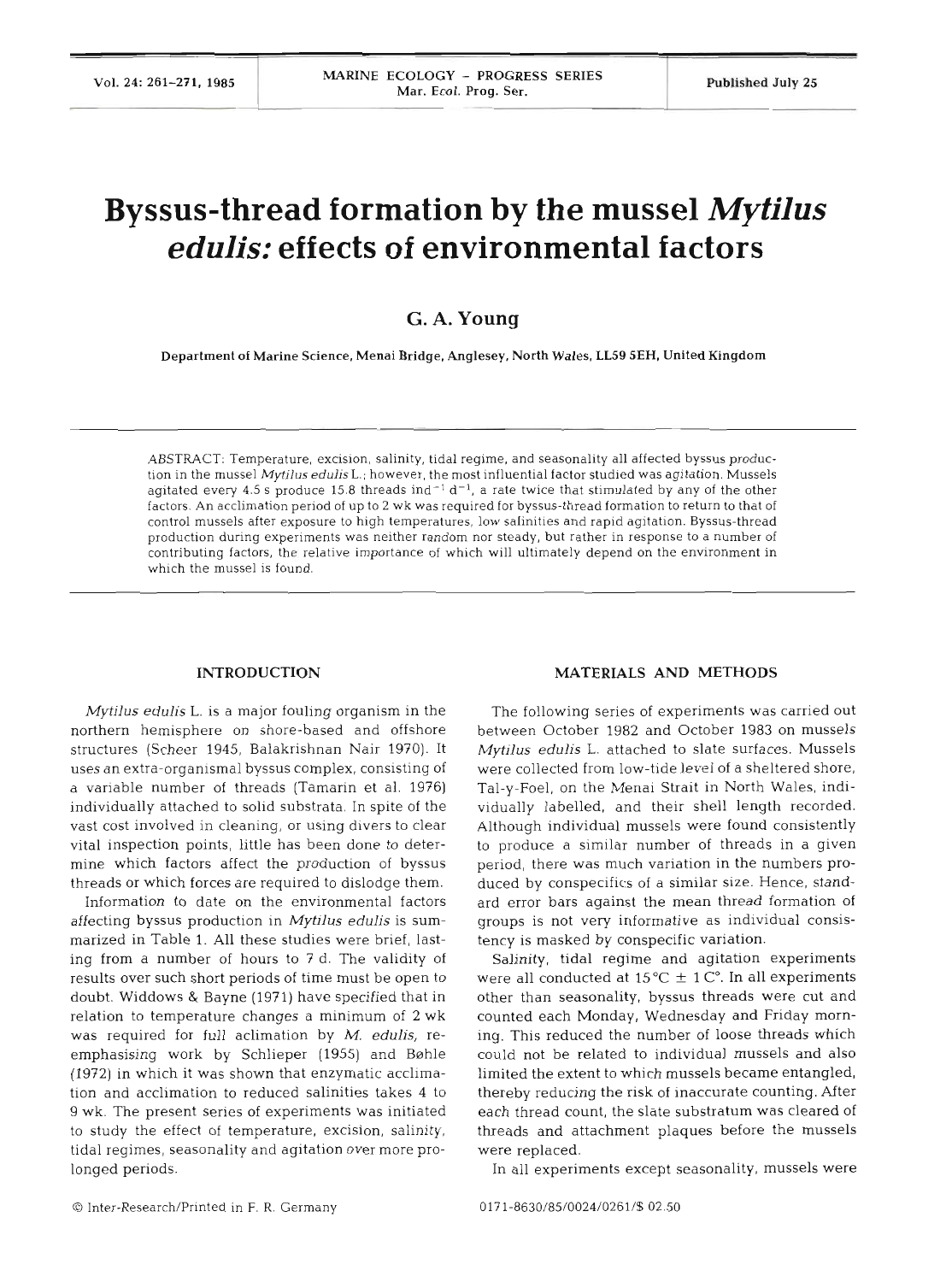| Factor            | Effect                                                                                                            | Author                 |
|-------------------|-------------------------------------------------------------------------------------------------------------------|------------------------|
| Temperature       | Increase in byssus production with increase in temperature from 18 to 28 °C                                       | Glaus (1968)           |
|                   | Oxygen consumption, filtration rate and assimilation efficiency acclimated to<br>high or low temperatures in 2 wk | Widdows & Bayne (1971) |
|                   | Increased byssus production from 3 to 18.5 °C                                                                     | Allen et al. (1976)    |
| Salinity          | More byssus threads made at 31.3 % than at 15.9 or 46.3 %                                                         | Glaus (1968)           |
|                   | Byssus production decreased with declining salinity                                                               | Van Winkle (1970)      |
|                   | Reduction in salinity caused decreased numbers of byssus threads                                                  | Allen et al. (1976)    |
| Tidal fluctuation | No effect on byssus production                                                                                    | Martella (1974)        |
| submergence       | No difference in thread numbers between high and low shore populations                                            | Price (1980)           |
|                   | No difference in byssus production with submergence                                                               | Young (1983)           |
| Agitation         | On vigorous shaking, 33 % less byssus made compared with still                                                    | Van Winkle (1970)      |
| Water velocity    | 50 % less threads in still compared with running water                                                            | Maheo (1970)           |
|                   | 43 % less threads in still compared with running water                                                            | Van Winkle (1970)      |
|                   | Number of threads and attachment strength increased with increasing speed                                         | Price (1980)           |
| Seasonality       | Cycle of byssus production with maximum in Sep and minimum in May                                                 | Price (1982)           |

Table 1. Summary of work conducted to date on the effect of a number of environmental factors on byssus-thread production

fed concentrated laboratory-cultured mixed microalgae 3 times a week in order to supplement the limited food available in the laboratory seawater supply.

*Temperature.* Fifty mussels were collected from the shore, lm above datum, on 16 November, 1982. Ambient seawater temperature was  $12^{\circ}C \pm 1^{\circ}C$ . Specimens were brought into the laboratory and arranged into 10 groups, each of 5 individuals. Shell lengths ranged from 2.5 to 6.0 cm. Two groups, on separate 15 **X** 10 cm slates were placed in laboratory controlled-temperature tanks. Five temperatures, 5, 10, 15, 20 and 25°C were tested.

Individual records of the mussels' byssus thread production were made. Specimens of 1 group at each temperature had their threads counted without disturbance before being replaced, whilst in the second group threads were first counted and then cut with sharp scissors, and the specimens replaced on a clean slate. This procedure was carried out each Monday, Wednesday and Friday and was continued over 35 d.

*Seasonal byssus production.* At monthly intervals 5 mussels were placed on slate in a tank in the Menai Strait, and 5 in a similar tank in the laboratory. Seawater temperature of both environments was monitored at the beginning and end of each session. After 29 d the number of threads produced by each individual was counted.

*Salinity.* Mussels were used within 24 h of collection for each experiment. Five mussels were placed on a rectangular slate in each of six 11 capacity plastic boxes. Twenty experimental specimens were used for each salinity treatment, and 10 specimens in seawater (100 % at 32 to **33** %) acted as control.

Both seawater and freshwater were supplied from header tanks. The ratio of seawater to freshwater was controlled by an LKB 11300 Ultragrad gradient mixer. Each container, whilst being individually aerated, had a flow rate (control and experimental salinity) of 50 to  $70$  ml min<sup>-1</sup>, equal to a residence time in each container of 15 to 20 min.

During salinity experiments an additional problem arose. It was found that the freshwater supply to the laboratory contained high levels of copper, 73  $\mu$ g l<sup>-1</sup>, from the copper piping. Copper concentrations of  $30 \mu g$   $l^{-1}$  were shown by Manley (1983) to cause a 50 % reduction in normal filtration activity, and 10 to 20  $\mu$ g l<sup>-1</sup> were noted as causing serious impairment to growth and, ultimately, death. Manley et al. (1984), using a laser diffraction measuring technique, showed that as little as 10 ppb had a significant inhibitory effect on shell growth. As the ratio of freshwater to seawater increased, the influence of copper concentration exceeded that of the reduced salinity on byssus production. Jackson & Morgan (1978) showed that chelating agents such as ethylenediaminetetra acetate (EDTA) can detoxify normally deleterious total copper concentrations, and stated that at equilibrium 99.5 % of the copper is bound to EDTA. They went on to show that detoxification of toxic metals *via* chelation showed a strong correlation between the growth rate of a number of phytoplankton, and free  $Cu^{2+}$  at equilibrium in solution. Whilst bearing in mind that the addi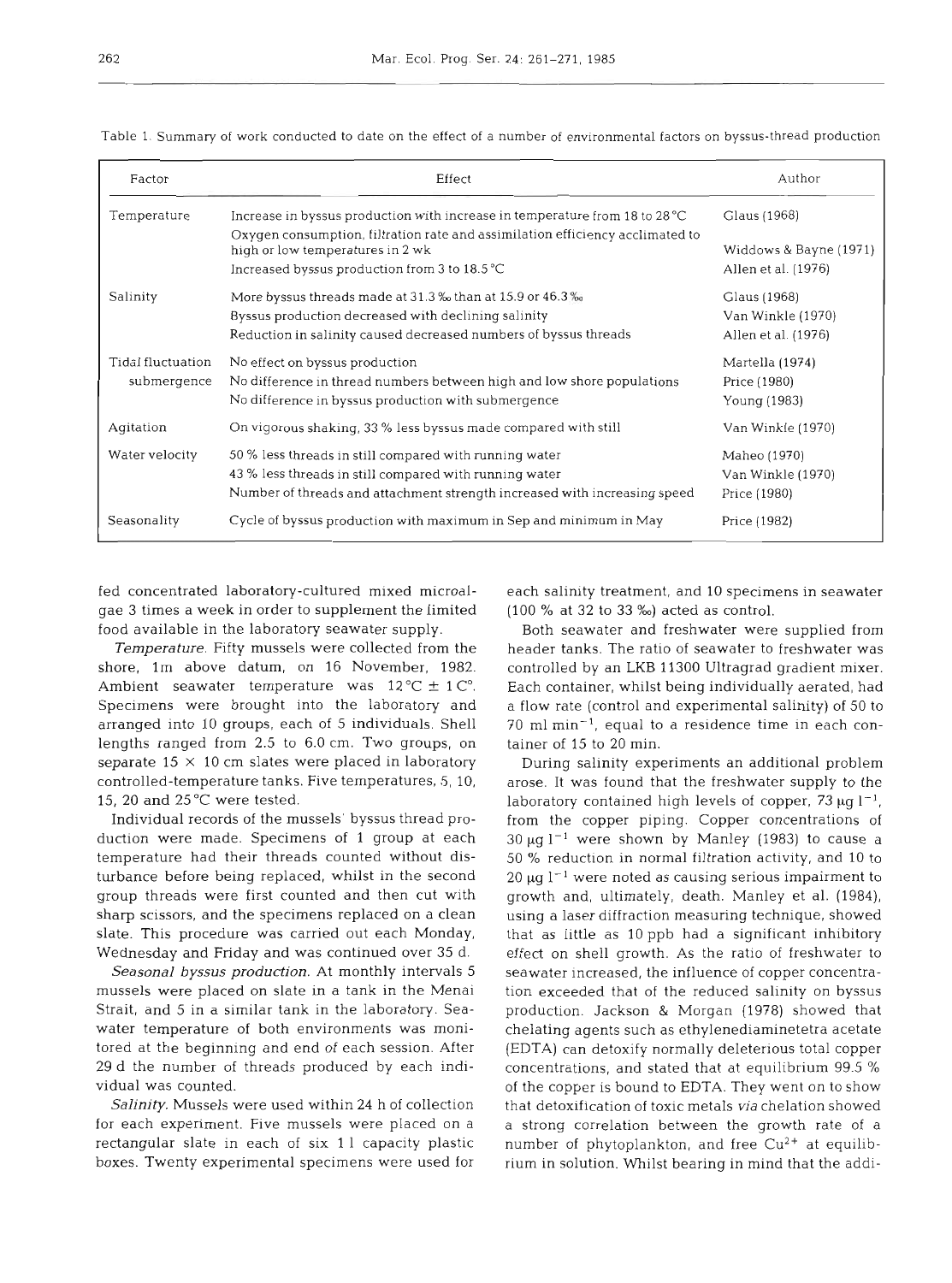tion of very high concentrations of powerful chelators, such as EDTA, may decrease both growth rate and concentration of free metal ions, EDTA was added to prevent mortality of mussels by copper poisoning. A 0.001 M solution of EDTA in distilled water was delivered by means of a peristaltic pump, to both freshwater and seawater 20 1 capacity header tanks at a rate of *5* 1 (i.e. 1.86 g EDTA) per tank per day. This resulted in a 0.0005 M solution of EDTA being dispensed to each experimental tank.

**Tidal submergence.** Twenty mussels were collected on 14 February 1983, when the ambient sea temperature was  $5^{\circ}$ C  $\pm$  1 C $^{\circ}$ , and divided into 4 groups each of 5 individuals, with a shell length range of 2.3 to 5.7 cm.

One group was placed on each of 4 levels of a specially designed, transparent perspex, tidal simulation tank, in which seawater ebbed and flooded on a 12 h cycle. Specimens on Level l (the top) were exposed for 10 out of every 12 h, those on Level 2 for 8 out of every 12 h, those on Level 3 for 6 out of every 12 h, whilst those on Level 4, the tank bottom, were continuously submerged.

In this experiment the valves were initially closed so that water flowed through an overflow pipe. After 2 h the top valve opened and acted as the overflow pipe, allowing mussels on the uppermost platform to be exposed. After 4 h the second valve opened; after 6 h the third valve successively exposed the mussels, simulating a gently ebbing tide. Twelve h from the commencement of the cycle, all 3 valves closed and the tank refilled to the overflow level. Refill took approximately 15 min, whilst each decrease in level subsequent to a valve opening took 3 to 5 min.

The number of byssus threads by which each individual was attached, and the number found loose on the slate, were counted over a period of 41 d.

**Agitation.** An apparatus was designed specifically to agitate the mussels. It consisted of a variable speed motor with thyristor control, driving a horizontal shaft. Along the shaft were *6* cogs, each with a coinciding, projecting, grooved knob. A beam ran behind, and parallel with, the shaft. A piece of string, tied at 1 end to the beam, ran over each cog, passed down through a guiding hole, and was firmly glued at the other end to a mussel. The 6 mussels tested at each speed were maintained on slates within a 5 cm deep seawater bath. During each rotation of the shaft, the knob caught the string and, passing over the asymmetric cog, the string was pulled, resulting in the mussel being raised about 1 cm. Care was taken in ensuring that the length of string was sufficient to allow movement of the mussel without any danger of rupturing the byssal attachments.

Mussels were labelled and kept initially in still seawater for 1 wk, during which time the number of byssus threads produced was recorded. They were then<br>agitated for 2 wk at one of 3 speeds before being<br>returned to still water. The speeds chosen were:<br>Slow: 27 s = Wave period for Criccieth, North Wales<br>(Lewis 1981)<br>Medium:

#### **RESULTS AND DISCUSSION**

Temperature, excision, seasonality<br>The effect of temperature on byssus-thread number<br>is shown in Fig. 1 and Table 2. Mussels at 25°C dis-



Fig. 1. *Mytilus edulis.* Effects of increasing temperature and excision on byssus-thread production over a period of 35 d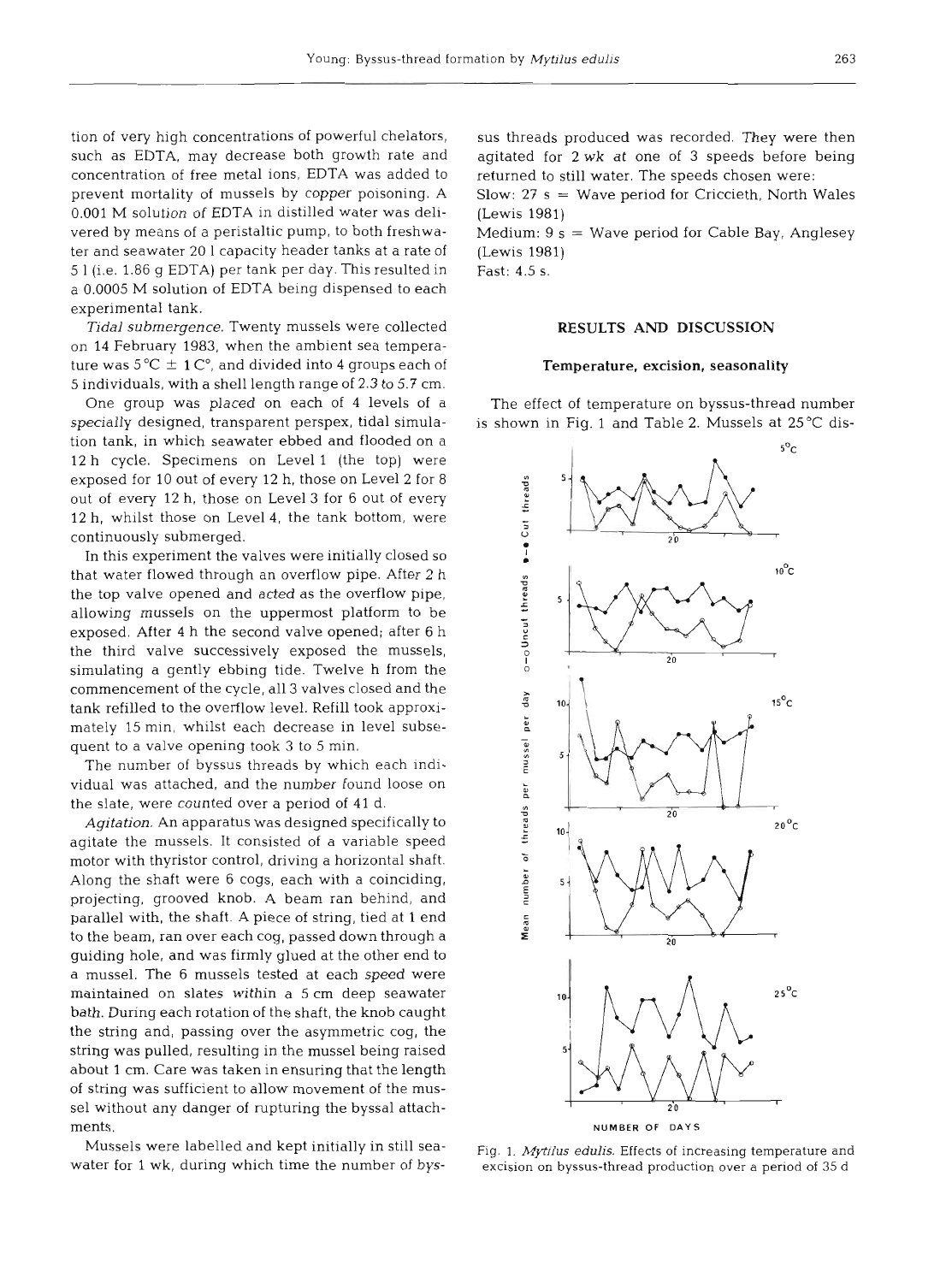| Temperature<br>°⊂ |                      | No. of byssus threads<br>produced ind <sup>-1</sup> d <sup>-1</sup> | Meannumber of<br>byssus threads by<br>which 'uncut' mus- |
|-------------------|----------------------|---------------------------------------------------------------------|----------------------------------------------------------|
|                   | Cut<br>$Mean \pm SE$ | Uncut<br>$Mean + SE$                                                | sels were attached at<br>end of experiment               |
| 5                 | $3.92 \pm 0.57$      | $1.62 \pm 0.74$                                                     | 19.2                                                     |
| 10                | $5.13 \pm 0.41$      | $2.55 \pm 0.78$                                                     | 49.2                                                     |
| 15                | $6.56 \pm 0.83$      | $3.40 \pm 1.28$                                                     | 68.4                                                     |
| 20                | $6.09 \pm 0.83$      | $3.18 \pm 1.22$                                                     | 55.4                                                     |
| 25                | $6.86 + 1.35$        | $2.81 \pm 0.76$                                                     | 42.2                                                     |

Table 2. *Mytilus* **edulis.** Effect of temperature and excision on byssus thread production over 35d

played a period of acclimation lasting approximately 7 d. Mussels whose byssus threads were cut made 2 threads  $d^{-1}$  during this period, whereas for the rest of the experiment they made between 6 and 12 threads  $d^{-1}$ . Mussels at lower temperatures (5 to 20 °C) did not display a period of acclimation.

It was immediately apparent that detaching specimens, by cutting the byssus threads, caused a substantial increase in thread production. In an earlier study lasting only 10 d (Young 1983a), in which the byssus threads were counted each day without cutting, it was found that each individual  $(n = 10)$  made approximately 8 threads during the first 24 h, after which there was a steady increase in the overall number of attachment threads at the rate of 1 to 2 threads  $d^{-1}$ . This earlier experiment predicted that 8 to 11 threads would be formed (at  $13^{\circ}$ C) during the initial 3 d, giving a mean production rate of 3.5 threads  $d^{-1}$ . This rate corresponds well with the observed production in the present experiment at 10°C; however thread production increases with temperature. Mussels whose byssus threads were counted but not cut, made only a few new threads  $(< 2 d<sup>-1</sup>)$  after the initial 48 h. These results correspond well with those of Maheo (1970).

It is interesting to note that the mussels could continue to produce threads at a fast rate  $(> 6 d^{-1})$  with no apparent reduction in vigour throughout the temperature experiment.

Byssus threads detached by the mussel itself were found most often on those slates frequented by mussels whose byssus threads were not artifically cut, and less frequently when mussels had their threads regularly

Table 3. Total number of threads found unattached on the slate surface during a 35 d period

| Temperature $(°C)$ Threads cut |     | Threads uncut |
|--------------------------------|-----|---------------|
| 5                              | 78  | 178           |
| 10                             | 226 | 216           |
| 15                             | 295 | 239           |
| 20                             | 139 | 278           |
| 25                             | 68  | 281           |
|                                |     |               |

cut (Table 3). Allen et al. (1976) noted that at low temperatures most of the byssus threads remained in use, but as the temperature rose the mussels became more mobile. This conclusion is supported by the results of the present study (Table 3) where mussels whose byssus threads were not cut showed an increase in mobility with temperature, reflected by the number of naturally detached byssus threads found. However, when the mussels are regularly detached artificially using scissors, their main effort is then put into reattachment rather than exploration.

Mussels in the field in more exposed areas, such as on rocks on Tan-y-Foe1 on the Menai Strait, have more byssus threads  $(87 \text{ threads} \text{ind}^{-1})$ ; sample of 50;  $SE = 4.7$ ) than do the experimental mussels. This compares with field specimens from sheltered sites which have thread counts (48 threads ind $^{-1}$ : mussel beds at Tan-y-Foel; sample of 50;  $SE = 3.15$ ) which approximate to the number of threads made by laboratory specimens over a period of 35 d. These numbers are very low in relation to the mussel's potential for byssus production under laboratory conditions. Mussels whose byssus threads were cut 3 times a week made from 142 threads at 5 *"C,* to 249 threads at 25 "C, during the 35 d period. The most productive individual (4.72 cm long) was kept at 25°C with the byssus regularly cut; it made a total of 378 threads in 35 d, not accounting for any that it may have made and left detached on the surface.

The number of byssus threads made by the laboratory mussels varied throughout the year. The largest number of threads were made during June to August, with a maximum of 7.8 threads ind<sup>-1</sup> d<sup>-1</sup> (seawater temp. 19 to 21 "C) in July, whilst the lowest numbers of threads were formed during December to March with a minimum in February of 3.2 threads ind<sup>-1</sup> d<sup>-1</sup> (seawater temp.  $5^{\circ}$ C).

Data in Fig. 2 show that thread formation follows seawater temperature closely. Conditions of water flow in the tank in which the mussels were kept remained identical throughout the year. Although temperature is the most obvious candidate as the factor affecting byssus production in this experiment, others must also be taken into consideration. These include varying photo periods, available food and chlorophyll a concentrations (and hence phytoplankton), which show a maximum in June, together with the metabolic phase of the mussel, it being likely that at times a high energy output is demanded, for example when the animals spawn.

Results shown in Fig 2 show that byssus-thread production by mussels in the field is double that of laboratory specimens. This is in spite of the fact that laboratory seawater temperatures are consistently higher than in the field. The over-riding factor varying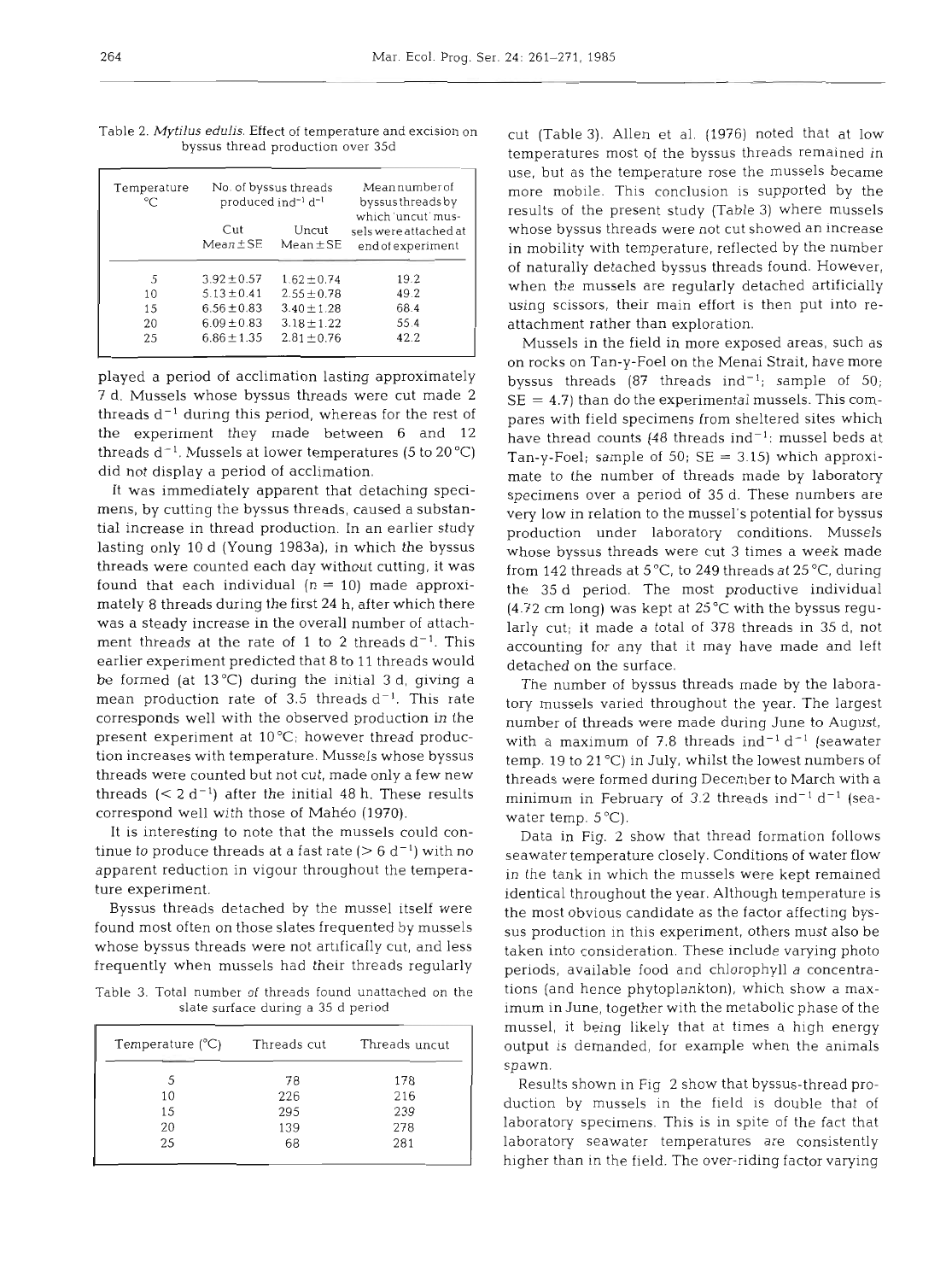

Fig. **2.** *Mytilus edulis.* Seasonal byssus-thread ; production. Comparison over 29 d periods, in \$ both field and laboratory during 1983. Laboratory and field seawater temperatures are also **<sup>2</sup>** given

between field and laboratory is that in the field the mussels would have been constantly agitated by both waves and tides.



Fig. 3. *Mytjlus edulis.* Effect on byssus-thread production when mussels are placed directly into 23, 16.75 and 13.5 %. Circles: 33 ‰; squares: experimental salinity

### **Salinity**

EDTA was added to the waters in all these experiments, in order to counteract the toxic effect of copper within the freshwater supply (see 'Materials and Methods').

Specimens were taken from the field and placed directly into tanks containing 23, 16.75, 13.5 and 10.5 ‰. The effect of reduction in salinity on byssus production is shown in Fig. 3. Control specimens made approximately 4 to 6 threads ind<sup>-1</sup> d<sup>-1</sup>. Mussels in both 23 and 16.75 % produced similar numbers of byssus threads to those in full salinity. However, when specimens were placed directly into 13.5 **%o,** byssus thread formation was severely reduced during the first week, increased gradually over the second week, after which it again matched that of the controls. Mussels placed in 10.5 ‰ did not produce any byssus threads, and died within the first week.

It is known that Mytilus **edulis** does in fact survive in the Gulf of Finland in salinities of 4 to 5 % (Segerstråle 1957). This fact together with the present evidence that mussels in 13.5 % had eventually acclimated after **2** wk, although filtration rate and byssus production had initially been severely depressed, led to speculation as to whether coastal marine mussels would survive and make attachment threads in lower salinities, if acclimation took place progressively. Two further experiments were then performed, in which specimens were placed (a) from  $33 \rightarrow 16.75 \rightarrow 13.5$  ‰, and (b) from  $33 \rightarrow 13.5 \rightarrow 10.5 \rightarrow 8.5$  ‰, and their byssus production monitored. Results are plotted in Fig. 4 and clearly show that after a period of acclimation to 16.75 %o, recovery time after lowering to 13.5 ‰ is only 3 d, as compared to 14 d when mussels are transferred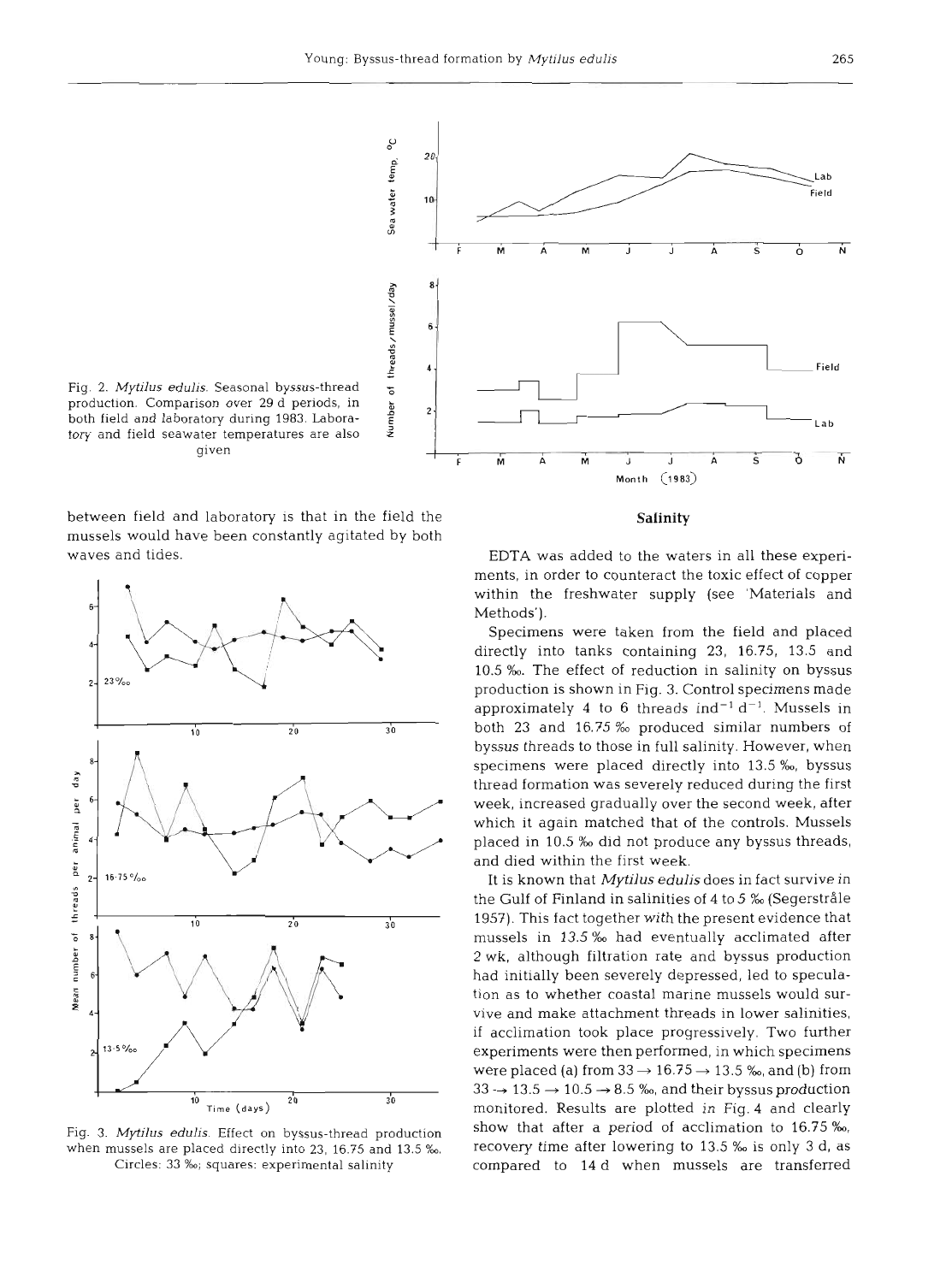

Fig. 4. **Mytilus** *eduhs.* Acclimation to successively reduced salinity. (a) From  $33 \rightarrow 16.75 \rightarrow 13.5$  ‰; (b) from  $33 \rightarrow 13.5$  $\rightarrow$  10.5  $\rightarrow$  8.5 ‰. Circles: 33 ‰; squares: experimental salinity

directly from 33  $\rightarrow$  13.5 ‰. Specimens acclimated to 13.5 **O/oo** (Fig. 4b) can survive well when salinity is reduced to 10.5 ‰. At this new level byssus production initially falls, but within 6 d rises to the same level as that of the controls. It is not until the salinity is reduced further that a permanent decline in byssus production results.

Although unable to survive large changes in salinity, mussels were able to acclimate in relatively short periods to low salinities approaching those found in the more extreme natural environments (Segerstråle 1957).

This ability to acclimate to steadily reducing salinity, whilst maintaining an almost constant byssus production, follows a similar trend to that shown in relation to the heart rate and gill ciliary beat of mussels. Pilgrim (1953a) placed isolated, rhythmically-contracting preparations of cardiac muscle of Mytilus **edulis**  directly into reduced salinities, resulting in a temporary shock-reaction followed by recovery, i.e. a reduction in amplitude or cessation of contractions followed by adaptation. He noted that such reactions could be avoided if the salinity was reduced slowly. When using isolated gill preparations, Pilgrim (1953b) noted that there was no effect to the ciliary beat when the salinity was reduced from 33 to 13.5 %. However, when reduced from 33 to 10.5 %, the beat of the frontal cilia was inhibited for 4 to 14 min, and after direct placement into 8.5 % only some of the cilia continued to beat. Salinities affecting heart rate and ciliary beat concur well with those affecting production of byssus. In 8.5 ‰ less than 1 thread ind<sup>-1</sup> d<sup>-1</sup> is made in contrast to the 3.5 threads ind<sup>-1</sup> d<sup>-1</sup> of the control sample. During the longer-term experiments, byssus production by the controls started at 4.8 threads ind $^{-1}$  d $^{-1}$  and declined slowly to 3 to 4 threads  $ind^{-1} d^{-1}$ .

In relation to the formation and functioning of the byssus apparatus, mussels can fully adapt to reduced salinity as low as 9 to 10 %. They can then continue successfully to form byssus threads, although at a much reduced rate, at 7 to 8 %, a remarkable physiological capability for an animal which is iso-osmotic with its surrounding medium (Schlieper 1955).

#### Tidal regimes

The variation in the mean number of threads made by an individual mussel each day at different stimulated tidal levels over a period of 41 d is illustrated in Fig. 5. When the levels are observed separately and the 5 mussels treated individually, there is no difference in thread production between individuals on Level 1 ( $P > 0.001$ ), but there are differences between those on Levels 2, 3 and 4. Results of a 2-way analysis of variance are given in Table 4; it shows that difference in submergence level and variation with time are significant. The interaction, however, was not signifi-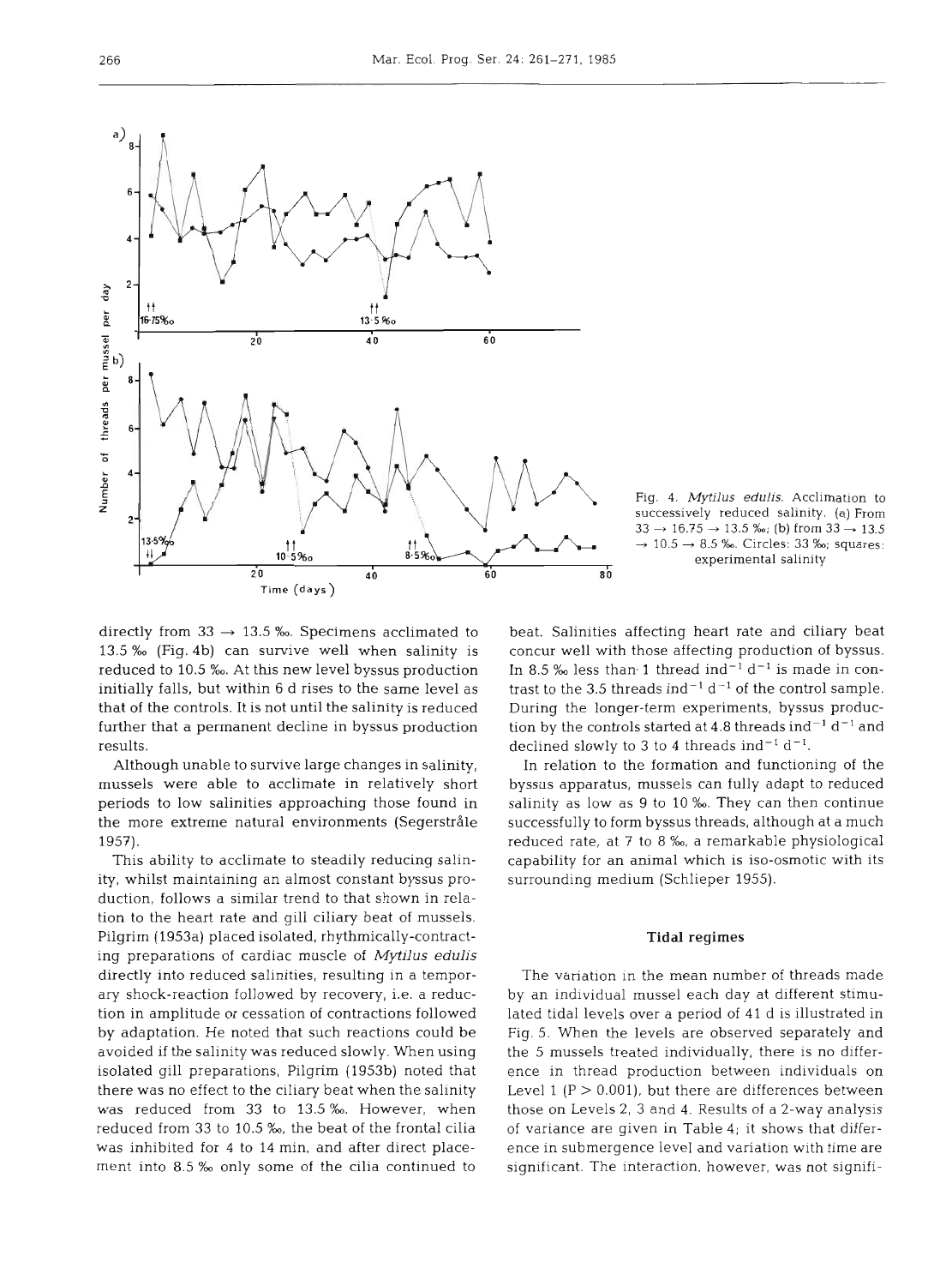

**Fig. 5. Mytilus edulis.** Mean number of threads ind<sup>-1</sup> d<sup>-1</sup>, in 4 different tidal regimes, recorded against time over a period of 41 d **at** 15°C

cantly different from the error variance. Table **5** shows nificant result in any of these tests is at most **0.05** 

that the variation in thread formation, indicated in **(T 5** %). Production of byssus declines with time. Mus-Table 4, in response to varying submergence regimes sels on Level 1 showed an apparent loss of vigour and by the 4 groups of mussels can be accounted for during the experiment **2** individuals died. The first entirely by the mussels on the uppermost platform death was on Day 26 and the second on Day 33. On the (Level 1). The probability of finding an erroneous sig- other levels, however, reduction in thread formation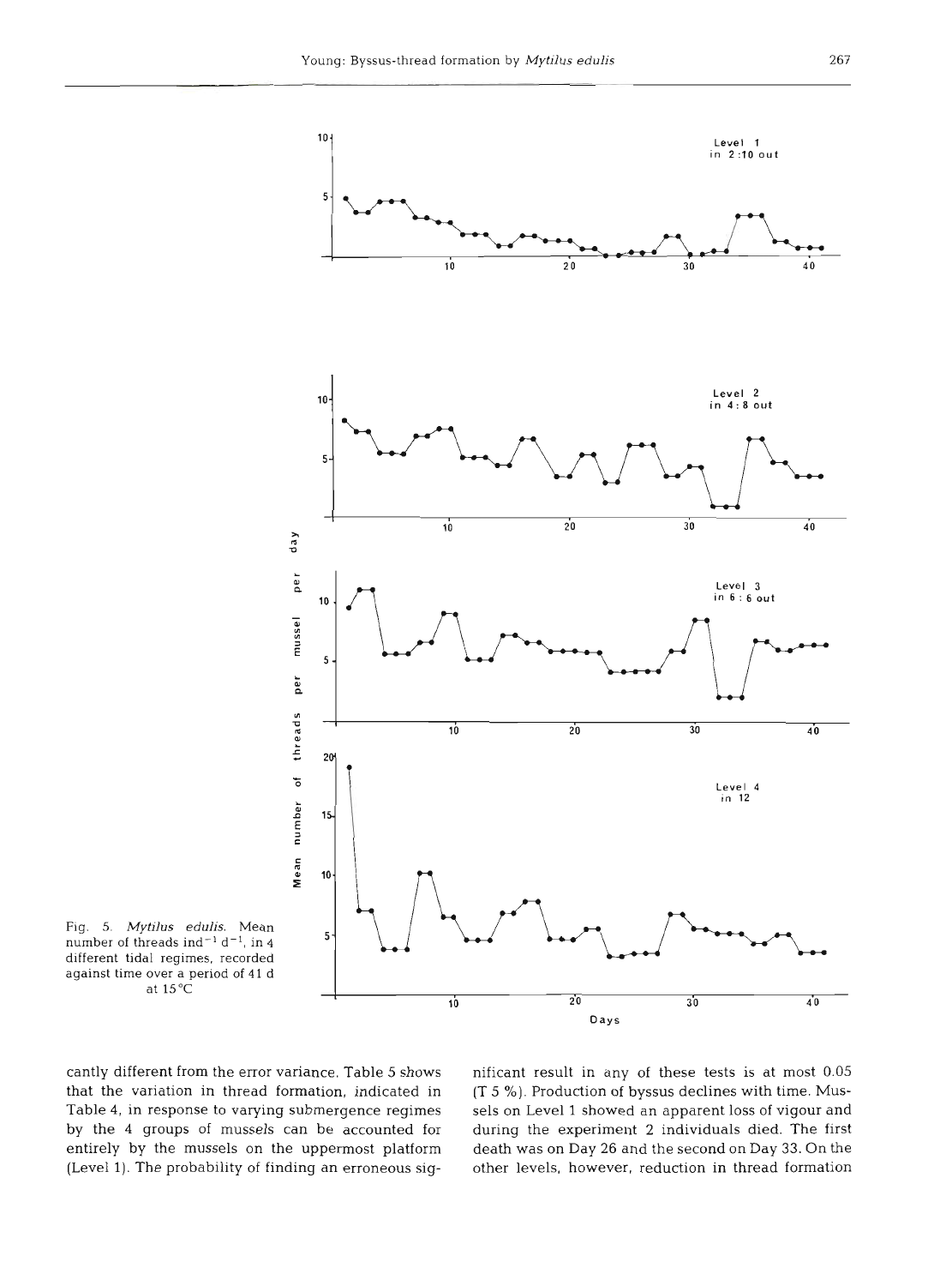| Source of<br>variation             | Sum of<br>squares | Degrees of<br>freedom | Mean<br>squares | F     |
|------------------------------------|-------------------|-----------------------|-----------------|-------|
| Submergence<br>level               | 770.71            | 3                     | 256.90          | 19.81 |
| Days                               | 982.02            | 17                    | 57.77           | 4.45  |
| Submergence<br>$level \times days$ | 522.90            | 51                    | 10.25           | 0.79  |
| Replicates                         | 3735.88           | 288                   | 12.97           |       |
| Total                              | 6011.56           | 359                   |                 |       |
| Significant at $P = 0.01$          |                   |                       |                 |       |

Table 4. Two-way analysis of variance: submergence level X duration (d)

was not readily apparent, Individual mussels showing bursts of byssus thread production interspersed with quiescent periods.

The effect of aerial exposure on mussels has been studied by an number of workers. Van Winkle (1970) subjected groups of 16 *Modiolus demissus* to 0 h, 25 h and 48 h exposure (22 to  $28^{\circ}$ C) and found that on resubmergence their resultant byssus thread production was approximately 1.3, 2.1 and 3.0 threads  $ind^{-1} h^{-1}$  respectively. Several other examples can be cited indicating that the activity of an intertidal organism is often increased following exposure to air. Helm & Trueman (1967) found that the heart rate of *Mytilus edulis* accelerated rapidly on immersion after 3 h exposure to air and often exceeded the rate recorded during normal siphoning activity. They also observed similar results in the field during the natural tidal cycle. Moon & Pritchard (1970) determined that when *Mytilus californianus* from high and low shore populations were exposed to air for periods of 6 to 12 h, there was a marked rise in oxygen consumption and accumulated lactate in the high-level mussels. They concluded that a consequence of a high shore existence is the capacity for anaerobiosis during exposure with a corresponding increase in metabolic rate during immersion.

In the present study it would seem likely that the decline of byssus production on Level l is a direct

Table 5. *Mytllus* edulis. Mean byssus thread formation on Levels 1 to 4, and least significant difference (T 5 %)

|                                                                                                                  |      | Level 1 Level 2 Level 3 Level 4 |                                     |      |
|------------------------------------------------------------------------------------------------------------------|------|---------------------------------|-------------------------------------|------|
| Mean number of<br>byssus threads                                                                                 | 1.58 | 4.50                            | 5.28                                | 4.92 |
| Standard error of means<br>Standard error of differences between means<br>Least significant difference $(T 5 %)$ |      |                                 | $= 0.380$<br>$= 0.537$<br>$= 1.052$ |      |

result of the limited immersion time. Such a decline contrasted markedly with the results from Level 2, where the mussels were immersed for 4 h out of 12 h, and produced almost as many byssus threads as the continually submerged animals.

Although not statistically different from Levels 2 or 4, mussels on Level 3 produced the most byssus threads. Such production may be due to a number of factors. An increase in heart beat or in metabolic rate could be such as to outweigh the disadvantage of the 6 h period of exposure. Or, it may be that the ebb and flow of the water in the tank agitates these animals most, and promotes increased byssus production. Both Glaus (1968) and Price (1980) observed the effect of changes in current velocity, and both found that an increase in current velocity was followed by an increase in byssus thread production.

#### **Agitation**

Results from the agitation experiment are given in Fig. 6 and show clearly that with increasing frequency of agitation there is a marked increase in byssus production. Mussels agitated every 4.5 s made more than twice as many threads as those pulled only every 27 S. Another interesting feature shown by this experiment was the extent to which the animals were able to acclimate. Initial byssus production was high, both when the animals were first placed in still water and when agitation commenced. After each of these events daily thread production fell to approximately half the initial level.

Response to agitation was immediate, mussels producing 20 to 25 threads ind<sup>-1</sup> d<sup>-1</sup> for a number of days after the disturbance began, but dropping rapidly within 24 h of its ceasing. The response to disturbance found here concurs with field work by Price (1982) in which she found an increase in mussel attachment strength occurred, with little or no lag, after strong westerly Atlantic winds and the resultant wave action. She did, however, find that once stimulated, the attachment strength of the mussels remained at an inflated level for 29 d after the storm. I would suggest that this is the result of extra byssus threads being formed during the rough weather, resulting in a stronger byssus complex, rather than a continued increase in byssus thread number over a protracted period. The ability to acclimate is of considerable ecological importance, because the more rapidly the animals are able to respond to changes in wave frequency and storm surge by Increasing byssal attachment strength, the lower will be the mortality.

 mussels attach to high energy surfaces, e.g. slate, after minimal exploration of the surface. However, on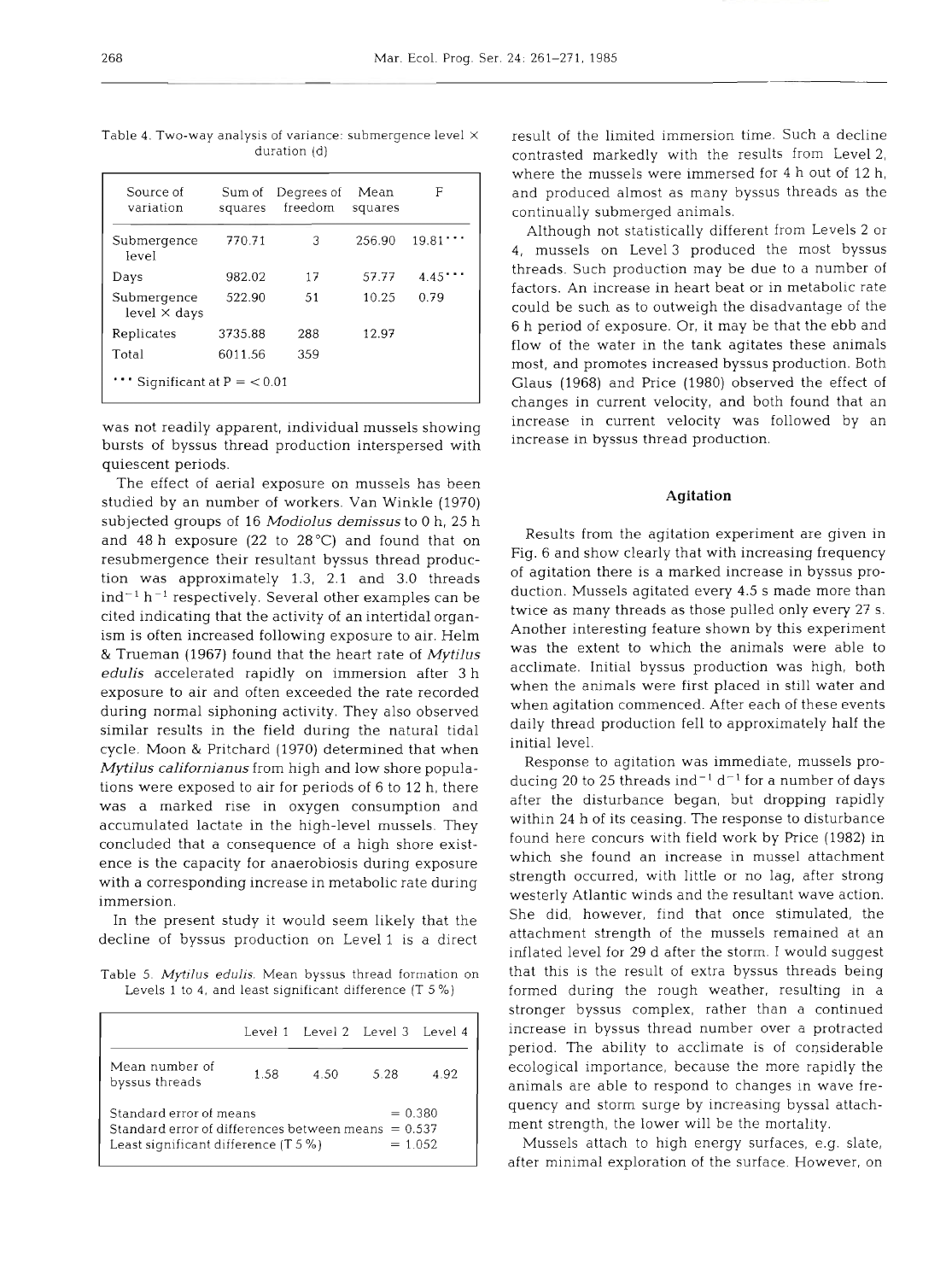

Fig. 6. Mytilus edulis. Effect of agitation on byssus-thread production. A: commencement of agitation

less attractive surfaces they will move some considerable distance and on contact with other mussels will attach byssus threads to each others' periostracum in preference to the solid surface substratum (Young 1983b); as a result clumps develop, characteristic of mussel beds. Individuals in the centre of a clump are at an advantage in that the physical forces of moving water exerted upon them are less than those upon individuals at the periphery. Martella (1974) stated that individuals involved in clumping activity actually formed more byssus threads than did isolated individuals. Witman & Suchanek (1984), however, found that less force was required to dislodge *Mytilus californianus* from the centre of the mussel bed than from the edge, lending weight to the quoted observation by J. H. Connell (Harger & Landenberger 1971) that mortality in beds of M. *edulis* on the coast of Scotland was highest in dense beds where many mussels were attached to other mussels rather than to solid substrata. Paine & Levin (1981), whilst observing patches within the M. **californianus** beds on Tatoosh Island, Washington, USA, noted that heavy losses within a bed in 1 yr resulted in relative immunity to destruction during the next **2** to 4 yr and not until after this time did damage occur. These cycles of destruction can be explained by cyclical mortality/attachment of small mussels directly on to the substratum. Paine & Levin (1981) proposed that continued wave jostling might increase the number of threads by which each mussel was attached and hence reduce loss.

From the present agitation experiments it is apparent that mussels have a capability to respond to changes in wave force; they are able to increase the number of attachment threads by 25 % within 8 h of a

storm commencing. However, they will still be vulnerable to the effect of a sudden squall, during which they may be swept off rocks, or from the mussel bed, resulting in high mortalities (Harger & Landenberger 1971, Dare 1975).

#### **CONCLUSIONS**

Mussels, because of their littoral habitat, are subject to considerable buffeting by both tide and waves. Their survival is largely the result of their ability to form a strong attachment in order to withstand the large forces imparted by both shock and surge (up to  $16 \text{ m s}^{-1}$ ; re-interpreted from Jones & Demetropoulos 1968, in Vogel 1981).

All the environmental factors investigated in this study were found to have some effect on byssus formation in *Mytilus edulis* either directly or as a result of a change in the mussels' metabolic rate. The most powerful effect was that of agitation which was observed both directly and during tidal regime and seasonality experiments. Direct agitation was shown to stimulate a maximum of 25 threads ind<sup>-1</sup> d<sup>-1</sup> (Fig. 6) with a mean of 15.81 threads ind<sup>-1</sup> d<sup>-1</sup> (Table 6), whilst in all other experiments less than 8 threads ind<sup>-1</sup> d<sup>-1</sup> were made (Table 6). The effect of agitation in the field was shown also in the seasonality experiment. Mussels produced twice as many threads, in both summer and winter, in the field than they did in the laboratory (Table 6).

On the basis of the experimental results reported here it can be concluded that byssus threads are produced neither randomly nor steadily. Rather they are made in response to a number of contributing factors,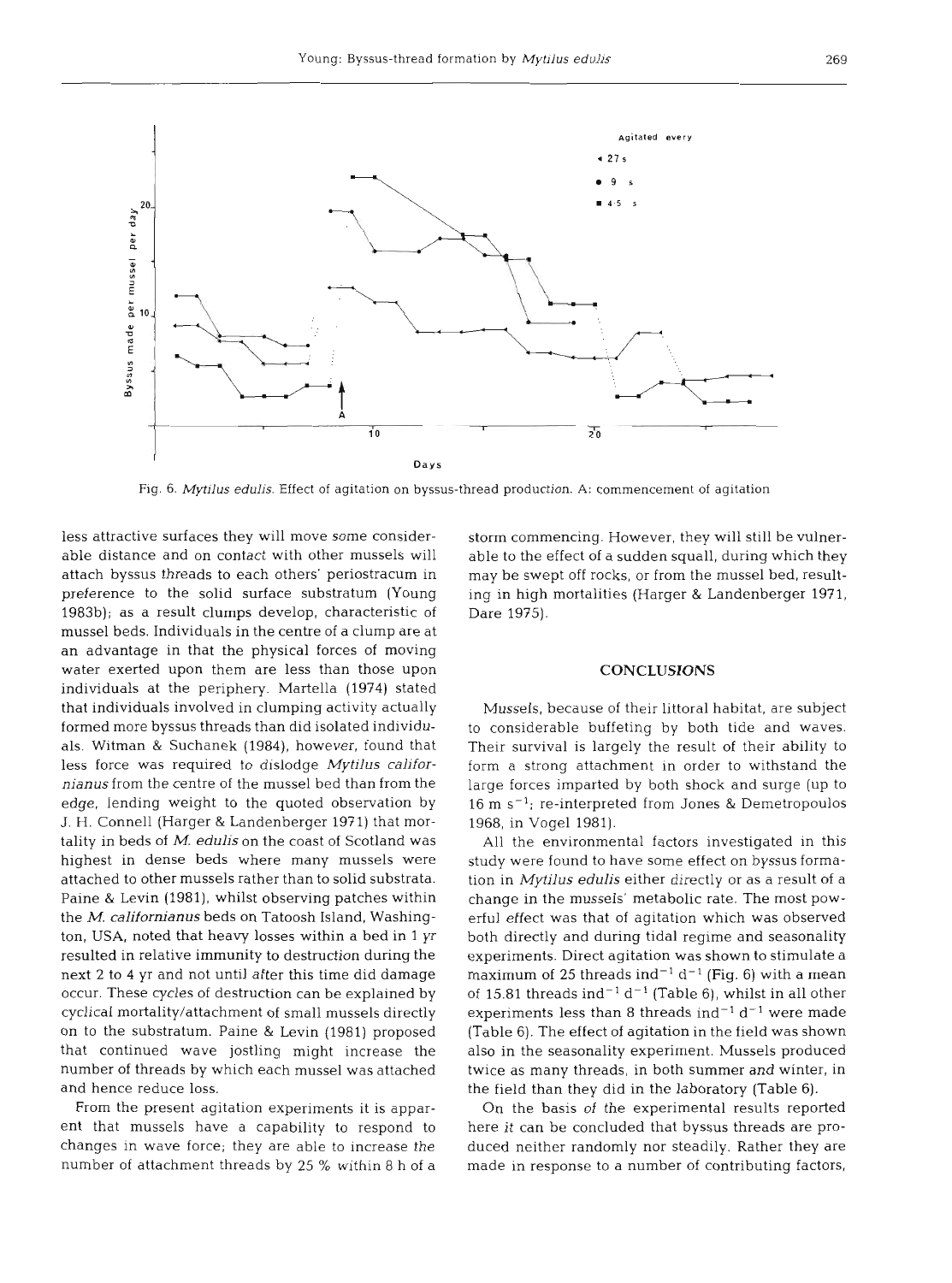| Environmental<br>factor | No. of days | No. of specimens | Mean no. of threads<br>$ind^{-1} d^{-1}$ | $±$ SE |
|-------------------------|-------------|------------------|------------------------------------------|--------|
| Temperature (°C)        |             |                  |                                          |        |
| 5                       | 35          | 5                | 4.06                                     | 0.59   |
| 10                      | 35          | 5                | 5.13                                     | 0.39   |
| 15                      | 35          | 5                | 6.72                                     | 0.86   |
| 20                      | 35          | 5                | 6.17                                     | 0.81   |
| 25                      | 35          | 5                | 7.13                                     | 1.38   |
| Salinity (‰)            |             |                  |                                          |        |
| 23                      | 29          | 20               | 3.79                                     | 0.27   |
| 16.75                   | 39          | 20               | 5.09                                     | 0.35   |
| 13.5                    | 25          | 20               | 3.65                                     | 0.50   |
| 10.5                    | 21          | 20               | 2.83                                     | 0.18   |
| 8.5                     | 31          | 20               | 0.70                                     | 0.09   |
| Agitation               |             |                  |                                          |        |
| still                   | 7           | 6                | 7.30                                     | 0.42   |
| every 27 s              | 16          |                  | 8.93                                     | 1.69   |
| still                   | 7           |                  | 8.93                                     | 1.83   |
| every 8 s               | 13          | 6                | 14.70                                    | 4.48   |
| still                   | 9           |                  | 4.43                                     | 0.92   |
| every 4.5 s             | 9           | 6                | 15.80                                    | 1.84   |
| Tidal regime            |             |                  |                                          |        |
| In: Out(h)              |             |                  |                                          |        |
| 2:10                    | 41          | 5                | 1.70                                     | 0.66   |
| 4:8                     | 41          | 5                | 4.91                                     | 0.81   |
| 6:6                     | 41          | 5                | 6.19                                     | 0.91   |
| 12:0                    | 41          | 5                | 5.71                                     | 1.21   |
| Seasonality             |             |                  |                                          |        |
| Field; Feb              | 29          | 5                | 3.01                                     | 11.46  |
| Lab; Feb                | 29          | 5                | 1.57                                     | 7.18   |
| Field; Jul              | 29          | 5                | 5.12                                     | 24.51  |
| Lab; Jul                | 29          | 5                | 2.36                                     | 9.05   |

Table *6. Mytilus edulis.* Comparison of effects of *5* environmental factors on byssus production. In all the experiments except seasonallty, threads were cut each Mon., Wed. and Fri. In the seasonality experiment, threads were counted at the end of a *29* d period

and the relative importance of these factors will vary depending on the changing conditions of the continuously dynamic environment in which the mussel is found.

*Acknowledgements. I* thank the staff of the N.E.R.C. Unit for help in maintenance of equipment and provision of microalgae, and also Dr. G. Walker, Dr. J. Davenport and Professor D. J. Crisp for useful discussions. This work was undertaken with S.E.R.C. Grant No. *9R/B/8874.7 (NW/B/8.18).* 

#### LITERATURE CITED

- Allen. J. **A.,** Cook. M., Jackson. D. J.. Preston, S., Worth, E. N. *(1976).* Observations on the rate of production and mechanical properties of the byssus threads of *Mytilus edulis* L. J. Mollusc. Stud. *42: 279-289*
- Balakrishnan Nair, N. (1970). The role of molluscs in marine fouhng. Proc. Sym. Moll. Part 111. J, mar. biol. Ass. India *1970: 712-717*
- Bshle, B. *(1972).* Effects of adaptation to reduced salinity on filtration activity and growth of mussels *(Mytilus edulis*  L.). *J. exp. mar. Biol. Ecol.* 10: 41-47
- Dare, P. *J. (1975).* Settlement, growth and production of the mussel *Mytilus edulis* L. in Morecombe Bay. Fish. Inv. M.A.F.F. Lond. Ser. **11.** *28: 25*
- Glaus, K. J. *(1968).* Factors influencing the production of byssus threads in *Mytilus edulis.* Biol. Bull. mar. biol. Lab., Woods Hole *135: 420*
- Harger, J. R. E., Landenberger, D. E. (1971). The effect of storms as a density dependent mortality factor on populations of sea mussels. Veliger *14: 195-201*
- Helm, M. M., Trueman, E. R. *(1967).* The effect of exposure on the heart rate of the mussel, Mytilus edulis L. Comp. Biochem. Physiol. *21: 171-177*
- Jackson, G. *A.,* Morgan, J. J. *(1978).* Trace metal-chelator interactions and phytoplankton growth in sea water media: Theoretical analysis and comparison with reported observations. Lirnnol. Oceanogr. *23: 268-282*
- Jones, W. E., Demetropoulos. A. *(1968)* Exposure to wave action: Measurements of an important ecological parameter on rocky shores on Anglesey. J. exp. mar. Biol. Ecol. *2: 4 6-63*